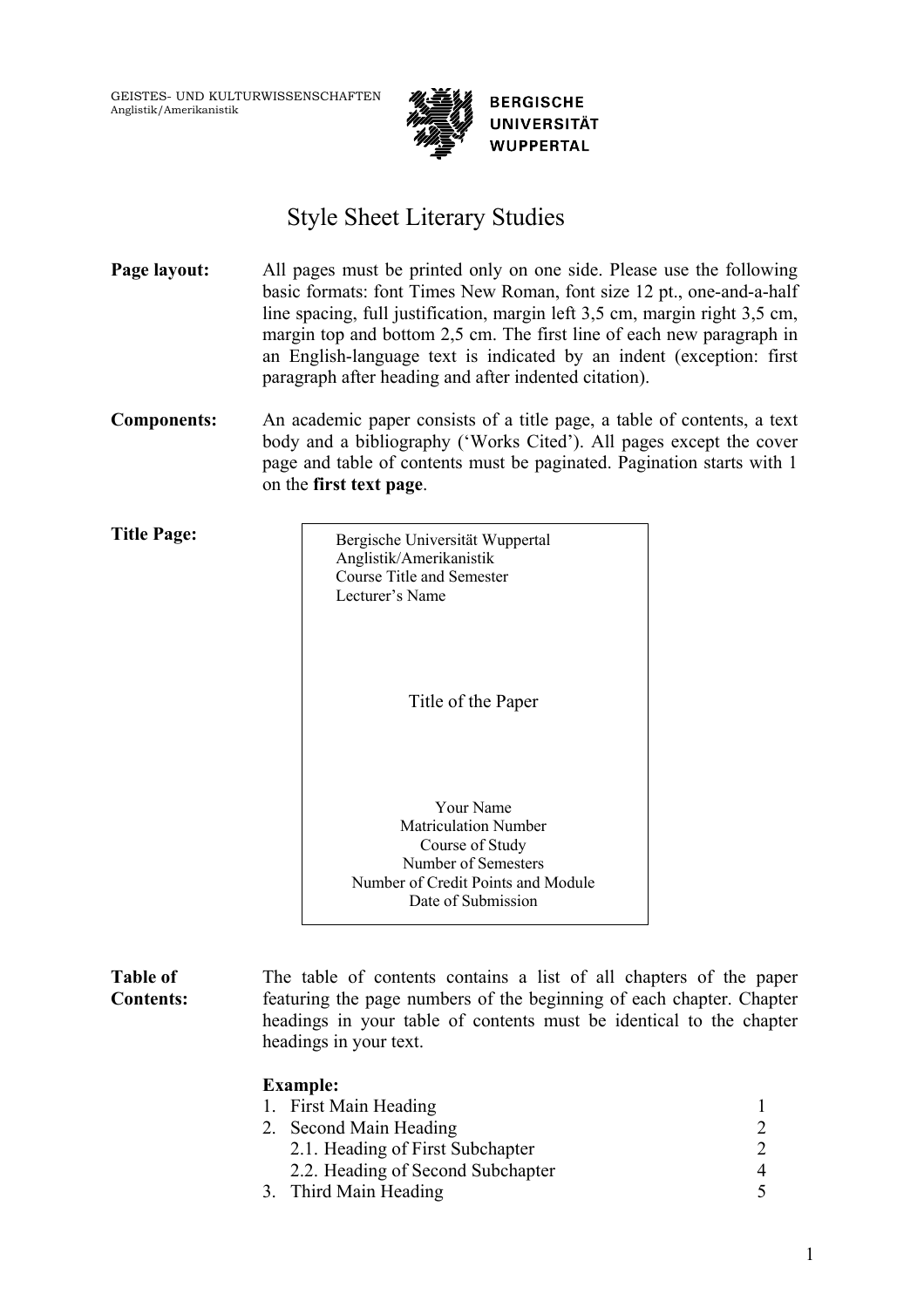**Text Body:** The text body consists of an introduction, a main part and a conclusion. In your introduction you should outline the topic of your paper and briefly explain why and how you will approach it. You should introduce the object of investigation, i.e. your primary source, state your main research question and the resulting thesis and briefly describe your methods and line of argument. There are several options to structure your main part. A standard method is dividing it into two sections: A 'theoretical part', in which you explain the theoretical premises of your paper, and an 'interpretation part', in which you apply your findings from the theoretical part to your primary source and thus analyze it. The conclusion sums up the results of your paper and might also give a prospect for future research questions.

# **Formal Aspects:**

Use *italics* for:

- Foreign-language words or phrases (e.g.: *laisser-faire*)
- Titles of books and journals, work titles (e.g.: Shakespeare's *Twelfth Night*)

Use single quotation marks for:

- Quotations within a quotation
- Set expressions and phrases which are not quoted from a specific text (e.g.: This is a case of 'romantic irony'.)

Use double quotation marks for:

- Short quotations (in-text citation)
- Titles of dependent publications (journal articles, short stories, poems etc.)

# **Quotations:**

| <b>FUNCTION</b><br>and Form | Quotations should support and illustrate your observations and<br>argumentation. In addition, they may serve to present others' views, |
|-----------------------------|----------------------------------------------------------------------------------------------------------------------------------------|
|                             | which you take or object to. All quotations must be clearly marked as                                                                  |
|                             | such. Use in-text citation.                                                                                                            |
|                             | Quotations reproduce the exact wording, spelling and punctuation of                                                                    |
|                             | the original. You are not allowed to alter the wording or spelling in a                                                                |
|                             | quotation. Ellipses, <i>i.e.</i> omissions of a word, sentence or larger text                                                          |
|                             | segment of a quoted text, must be indicated by three dots in square                                                                    |
|                             | brackets $([-]$ . An indirect reproduction of others' views, which you                                                                 |
|                             | take or object to, must be indicated, too.                                                                                             |
|                             | Quotations of less than 4 lines must be integrated in the text and                                                                     |
|                             | marked by double quotation marks (""). When quoting up to 4 lines of                                                                   |
|                             | a poem use a single forward slash $\alpha$ to indicate the end of a line and a                                                         |
|                             | double forward slash $(\frac{1}{\lambda})$ to indicate the end of a stanza. Longer                                                     |
|                             | quotations (4 lines and more) must start in a new line, be indented (full                                                              |
|                             | justification, indent left: 2 cm in addition to the standard page margin)                                                              |
|                             | and typed with single line spacing and no quotation marks.                                                                             |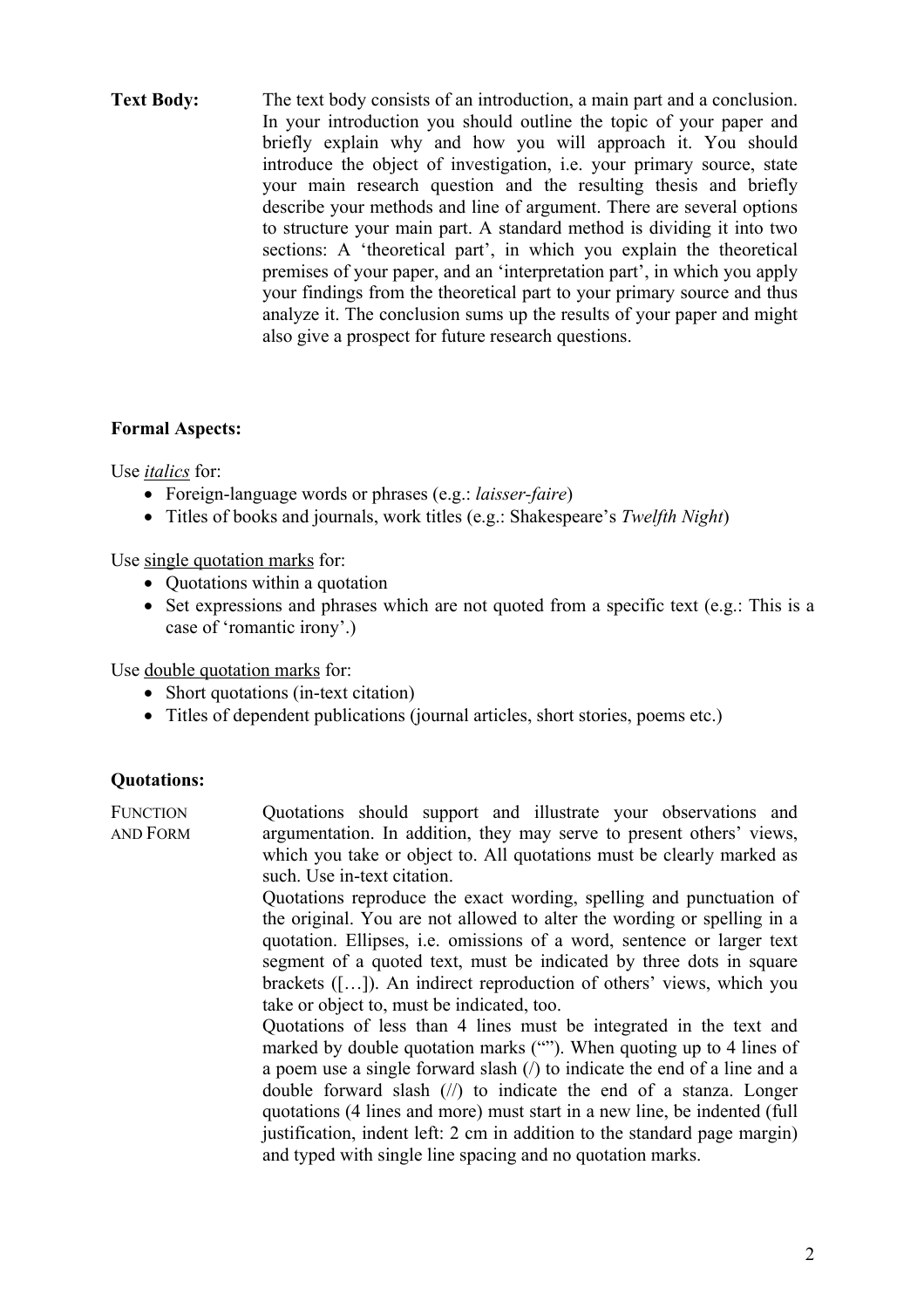**DOCUMENTATION** IN THE TEXT SECTION: Each quotation is followed by a reference in parentheses, which enables the reader to check its source. If an author is only mentioned once in the bibliography, their name and the relevant page number(s) of the text passage are sufficient.

> Example: The Movement can be characterized by "an uneasy combination of class-consciousness and acceptance of class division" (Morrison 74).

If the bibliography features more than one resource by the same author, the title of the publication must be included (longer titles may be shortened).

 Example: His can be called a "mimetic approximation" (Huyssen, "Of Mice" 75).

If the context contains bibliographical data, the parentheses should only contain the missing information.

 Example: In a similar vein, Mathur classifies *Bride and Prejudice* as belonging "to the upcoming genre of South Asian cross-over cinema in its diasporic incarnation" (1).

FOOTNOTES: As in-text citation is used, footnotes are reserved for commentaries, explanations and additional information, which are relevant in the context of your paper but might be too digressive for the main text.

#### **Bibliography ('Works Cited'):**

Your paper ends with a complete list of works cited. Your sources must be put in alphabetical order. Each entry starts with the author's last name. Alphabetize works with no known author by the first noun of its title. If an entry is longer than one line, the following lines must be indented (hanging indent). In English titles of books and articles all words are capitalized except for articles, prepositions and conjunctions. German orthography applies to German titles.

The following examples illustrate the most common types of works cited, which information is needed and how it should be formatted. Please note the format as well as the punctuation. These guidelines follow standard MLA style. For additional information consult the *MLA Handbook* (**9th ed. MLA, 2021**).

#### **Monograph:**

Pfister, Manfred. *The Theory and Analysis of Drama*. Cambridge UP, 2000.

The **editor** of a work is marked by adding "editor" after their name.

Feldman, Paula R., editor. *British Women Poets of the Romantic Era*. Johns Hopkins UP, 1997.